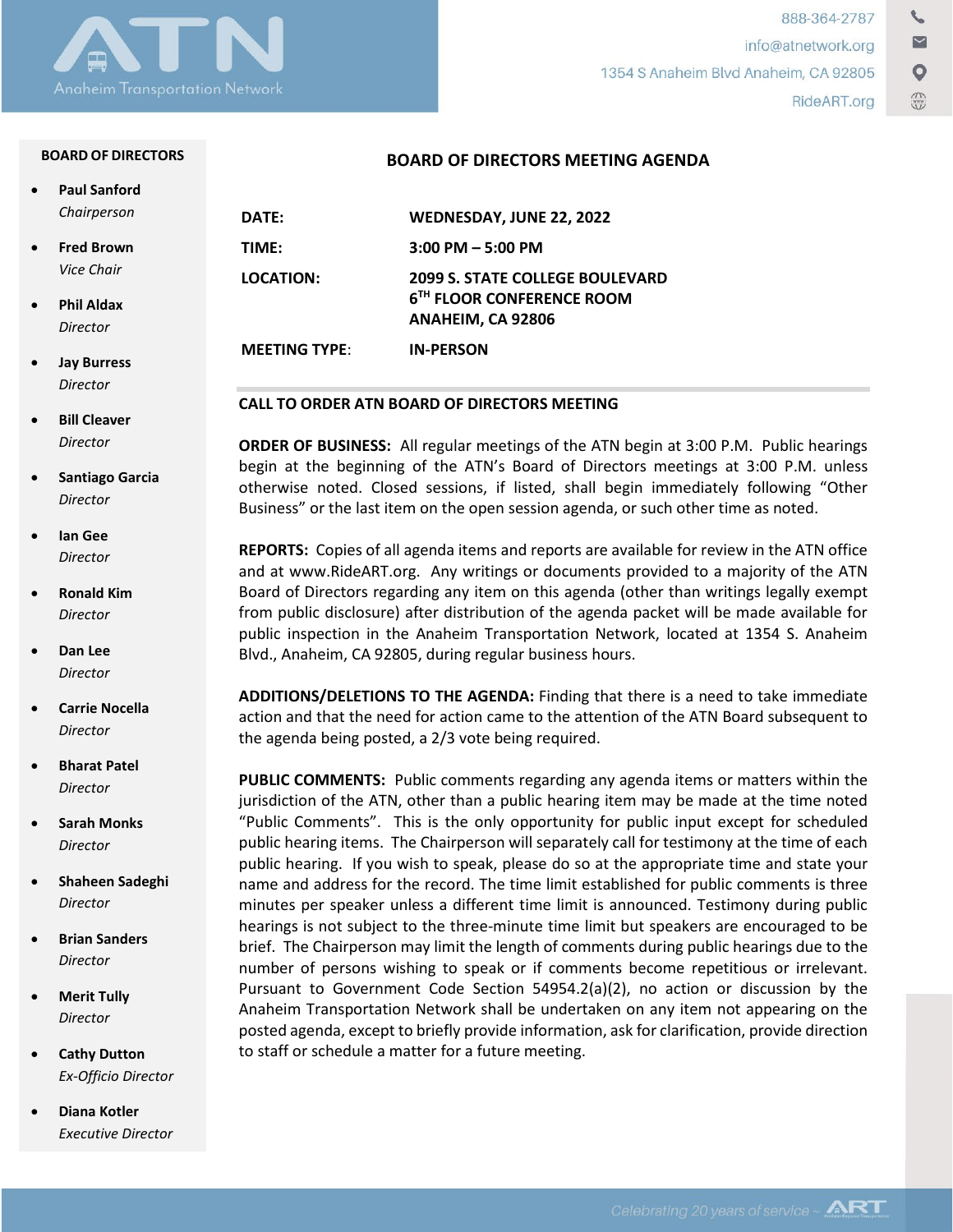

**CALL TO ORDER**  *Anaheim Transportation Network Board of Directors Meeting*

**ADDITIONS/DELETIONS TO THE AGENDA**

**WELCOME & INTRODUCTIONS**

**PUBLIC COMMENTS**

#### **SPECIAL CALENDAR:**

**1. Presentation of Resolutions to:**

**Operator of the Month of March: Kevin Case Operator of the Month of April: Christopher Kinn Operator of 1<sup>st</sup> Quarter:** Mike Pena

### **CONSENT CALENDAR:**

*Items 2-18 on the consent calendar will be acted on by one roll call vote unless members of the ATN Board of Directors, staff, or the public request the item to be discussed and/or removed from the consent calendar for separate action:*

- **2. [Receive and approve summaries of recorded minutes for the Anaheim Transportation Network](https://rideart.org/wp-content/uploads/2022/06/Agenda-Item-2-Minutes-for-March-20th-Board-Meeting.pdf)  [Board of Directors meeting held on March 23, 2022](https://rideart.org/wp-content/uploads/2022/06/Agenda-Item-2-Minutes-for-March-20th-Board-Meeting.pdf)**
- **3. [Receive and file status report pertaining to Anaheim Transportation Network operations and](https://rideart.org/wp-content/uploads/2022/06/Agenda-Item-3_Focus-Area-Report.pdf)  [Focus Area Reports for](https://rideart.org/wp-content/uploads/2022/06/Agenda-Item-3_Focus-Area-Report.pdf) March through May 2022**
- **4. [Receive and file Anaheim Transportation Network Operating Reports for March](https://rideart.org/wp-content/uploads/2022/06/Agenda-Item-4-Ops-Reports.pdf) through May [2022:](https://rideart.org/wp-content/uploads/2022/06/Agenda-Item-4-Ops-Reports.pdf)**
	- **a. [Maintenance: Mileage & Road Call Reports](https://rideart.org/wp-content/uploads/2022/06/Agenda-Item-4-Ops-Reports.pdf)**
	- **b. [Safety & Training: Safety & Security Reports](https://rideart.org/wp-content/uploads/2022/06/Agenda-Item-4-Ops-Reports.pdf)**
	- **c. [Operations Contract Penalty Report](https://rideart.org/wp-content/uploads/2022/06/Agenda-Item-4-Ops-Reports.pdf)**
	- **d. [Operational Performance Report](https://rideart.org/wp-content/uploads/2022/06/Agenda-Item-4-Ops-Reports.pdf)**
- **5. [Receive and file customer service summary report for March through May 2022](https://rideart.org/wp-content/uploads/2022/06/Agenda-Item-5-Customer-Service.pdf)**
- **6. [Receive and file Anaheim Transportation Network membership report for March](https://rideart.org/wp-content/uploads/2022/06/Agenda-Item-6-Membership.pdf) through May [2022](https://rideart.org/wp-content/uploads/2022/06/Agenda-Item-6-Membership.pdf)**
- **7. Receive and file Anaheim [Transportation Network Financials Statements through April](https://rideart.org/wp-content/uploads/2022/06/Agenda-Item-7_-Financials.pdf) 2022. [Approve credit card payments for March](https://rideart.org/wp-content/uploads/2022/06/Agenda-Item-7_-Financials.pdf) through May 2022**
- **8. [Receive and file sales report summary for March](https://rideart.org/wp-content/uploads/2022/06/Agenda-Item-8-Sales-and-Marketing.pdf) through May 2022; including outreach & [customer engagement report, social media engagement, public relations, and other](https://rideart.org/wp-content/uploads/2022/06/Agenda-Item-8-Sales-and-Marketing.pdf)  [communications](https://rideart.org/wp-content/uploads/2022/06/Agenda-Item-8-Sales-and-Marketing.pdf)**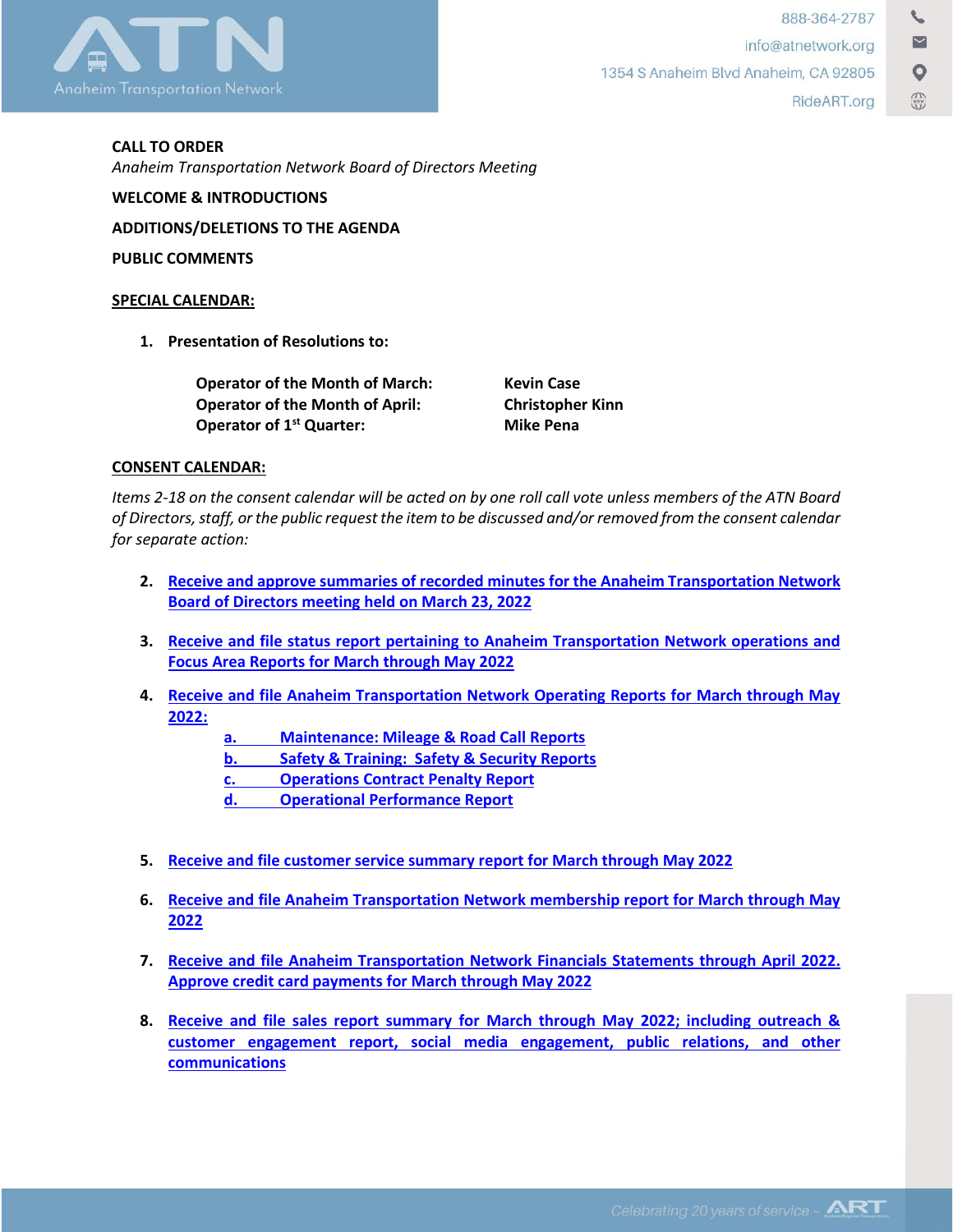

- **9. [By Motion, approve Resolution No. 2022-005](https://rideart.org/wp-content/uploads/2022/06/Agenda-Item-9-RFP-2022-005.pdf) certifying federal Certifications and Assurances [for Fiscal Year 2022/2023](https://rideart.org/wp-content/uploads/2022/06/Agenda-Item-9-RFP-2022-005.pdf)**
- **10. [By Motion, in response to RFP #2022-003, authorize Anaheim Transportation Network](https://rideart.org/wp-content/uploads/2022/06/Agenda-Item-10-Auditing-Services.pdf)  [Executive Director to execute a three-year agreement with Brown Armstrong Accountancy](https://rideart.org/wp-content/uploads/2022/06/Agenda-Item-10-Auditing-Services.pdf)  Corporation to perform auditing services, including [Single A-133 Audit, commencing with Fiscal](https://rideart.org/wp-content/uploads/2022/06/Agenda-Item-10-Auditing-Services.pdf)  [Year 2021/2022 and through Fiscal Year 2025/2026. Receive and file Sole Source justification](https://rideart.org/wp-content/uploads/2022/06/Agenda-Item-10-Auditing-Services.pdf)  for award of agreement to [Brown Armstrong Accountancy Corporation](https://rideart.org/wp-content/uploads/2022/06/Agenda-Item-10-Auditing-Services.pdf)**
- **11. [Authorize Anaheim Transportation Network Executive Director to execute certain Master](https://rideart.org/wp-content/uploads/2022/06/Agenda-Item-11-Master-Purchase-Orders.pdf)  [Purchase Orders and to take such actions as are necessary to implement the Scope of Work as](https://rideart.org/wp-content/uploads/2022/06/Agenda-Item-11-Master-Purchase-Orders.pdf)  [outlined in the Purchase Order. Authorize minimal changes that do not substantially change](https://rideart.org/wp-content/uploads/2022/06/Agenda-Item-11-Master-Purchase-Orders.pdf)  [the term and conditions of the Purchase](https://rideart.org/wp-content/uploads/2022/06/Agenda-Item-11-Master-Purchase-Orders.pdf) Order**
- **12. [By Motion, authorize Anaheim Transportation Network Executive Director to execute service](https://rideart.org/wp-content/uploads/2022/06/Agenda-Item-12-Contactless-Payment-Solutions.pdf)  [agreements with SC Soft and Littlepay](https://rideart.org/wp-content/uploads/2022/06/Agenda-Item-12-Contactless-Payment-Solutions.pdf) as approved by California Integrated Travel (Cal-ITP) Project [to provide open and contactless payment solutions](https://rideart.org/wp-content/uploads/2022/06/Agenda-Item-12-Contactless-Payment-Solutions.pdf)**
- **13. [By Motion, in response to RFP #2022-005, authorize Anaheim Transportation Network](https://rideart.org/wp-content/uploads/2022/06/Agenda-Item-13-Website-Service-Agreement_Trillium.pdf)  [Executive Director to execute service agreements for website redesign services with Trillium](https://rideart.org/wp-content/uploads/2022/06/Agenda-Item-13-Website-Service-Agreement_Trillium.pdf)  Solutions, Inc., in the amount not to exceed \$58,450 [for website redesign services and annual](https://rideart.org/wp-content/uploads/2022/06/Agenda-Item-13-Website-Service-Agreement_Trillium.pdf)  service fees of \$5,900 [for three years with three one-year options](https://rideart.org/wp-content/uploads/2022/06/Agenda-Item-13-Website-Service-Agreement_Trillium.pdf)**
- **14. [By Motion, authorize Anaheim Transportation Network Executive Director to execute operating](https://rideart.org/wp-content/uploads/2022/06/Agenda-Item-14-Operating-Service-Agreement-ocVBE.pdf)  [service agreement with ocV!BE Sports and Entertainment](https://rideart.org/wp-content/uploads/2022/06/Agenda-Item-14-Operating-Service-Agreement-ocVBE.pdf)**
- **15. By Motion, in response to RFP #2022-007, [authorize Anaheim Transportation Network](https://rideart.org/wp-content/uploads/2022/06/Agenda-Item-15-RFP-2022-007.pdf)  [Executive Director to execute a three-year service agreement, with two one-year options with](https://rideart.org/wp-content/uploads/2022/06/Agenda-Item-15-RFP-2022-007.pdf)  [Bridgestone Americas](https://rideart.org/wp-content/uploads/2022/06/Agenda-Item-15-RFP-2022-007.pdf) Tire Operations (Bridgestone)**
- **16. [By Motion, authorize Anaheim Transportation Network Executive Director to execute a](https://rideart.org/wp-content/uploads/2022/06/Agenda-Item-16-Section-5307-and-5339.pdf) 12 [month extension to the funding agreement with Orange County Transportation Authority for](https://rideart.org/wp-content/uploads/2022/06/Agenda-Item-16-Section-5307-and-5339.pdf)  [the receipt of federal Urbanized Area Formula Section](https://rideart.org/wp-content/uploads/2022/06/Agenda-Item-16-Section-5307-and-5339.pdf) 5307 funds and Bus and Bus Facilities [Program Section](https://rideart.org/wp-content/uploads/2022/06/Agenda-Item-16-Section-5307-and-5339.pdf) 5339 funds**
- **17. [By Motion, authorize Anaheim Transportation Network Executive Director to execute a 12](https://rideart.org/wp-content/uploads/2022/06/Agenda-Item-17-Operating-Agreement-Samueli-and-ACF.pdf) [month operating agreement with Samueli Foundation and Anaheim Community Foundation for](https://rideart.org/wp-content/uploads/2022/06/Agenda-Item-17-Operating-Agreement-Samueli-and-ACF.pdf)  [operation of community-based public transportation services](https://rideart.org/wp-content/uploads/2022/06/Agenda-Item-17-Operating-Agreement-Samueli-and-ACF.pdf)**
- **18. [By Motion, in response to RFP #2022-006, approve Anaheim Transportation Network Executive](https://rideart.org/wp-content/uploads/2022/06/Agenda-Item-18-RFP-2022-006.pdf)  [Committee's recommendation and authorize Executive Director to](https://rideart.org/wp-content/uploads/2022/06/Agenda-Item-18-RFP-2022-006.pdf) execute a consulting [agreement with Todd Priest & Associates \(TPA\) for advocacy and public relations services for](https://rideart.org/wp-content/uploads/2022/06/Agenda-Item-18-RFP-2022-006.pdf)  [three years, with three one-year options, in the amount not to exceed \\$150,000 annually](https://rideart.org/wp-content/uploads/2022/06/Agenda-Item-18-RFP-2022-006.pdf)**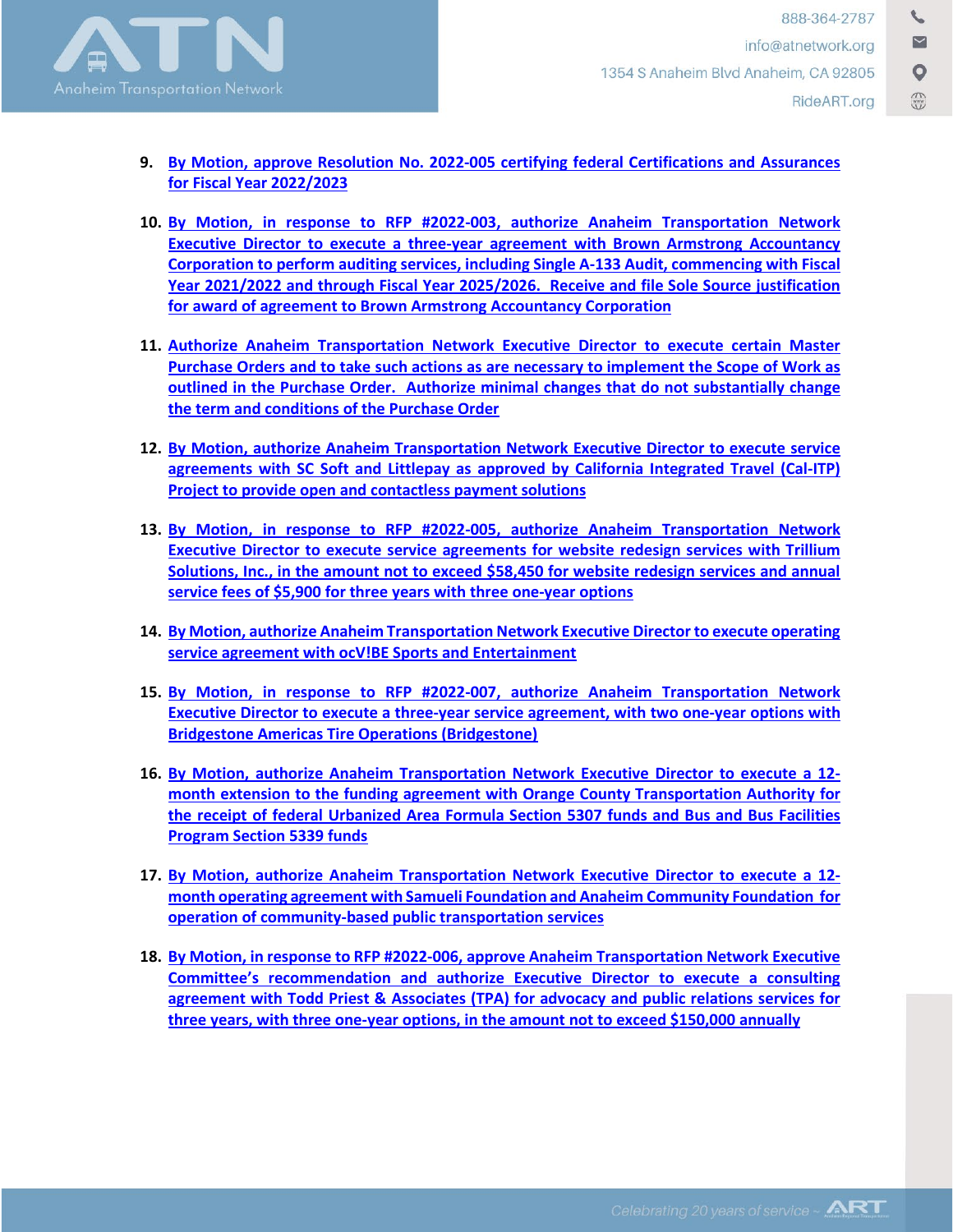

### **BOARD WORKSHOPS:**

**19. [By Motion, approve Resolution No. 2022-006](https://rideart.org/wp-content/uploads/2022/06/Agenda-Item-19-Resolution-No.-2022-006-Budget-Transmittal-FY23.pdf) to approve Anaheim Transportation Network [Fiscal Year 2022/2023 Operating Budget,](https://rideart.org/wp-content/uploads/2022/06/Agenda-Item-19-Resolution-No.-2022-006-Budget-Transmittal-FY23.pdf) amend Capital Improvement Program and authorize [Anaheim Transportation Network Executive Director to amend certain services and](https://rideart.org/wp-content/uploads/2022/06/Agenda-Item-19-Resolution-No.-2022-006-Budget-Transmittal-FY23.pdf) [agreements, as appropriate](https://rideart.org/wp-content/uploads/2022/06/Agenda-Item-19-Resolution-No.-2022-006-Budget-Transmittal-FY23.pdf)**

## **ACTION ITEMS:**

**20. [By Motion, in response to RFP #2022-004, approve Evaluation Committee's recommendation](https://rideart.org/wp-content/uploads/2022/06/Agenda-Item-20-RFP-2022-004.pdf)  [and authorize Anaheim Transportation Network Executive Director to execute a consulting](https://rideart.org/wp-content/uploads/2022/06/Agenda-Item-20-RFP-2022-004.pdf)  agreement with Dewberry Engineers, Inc., [in the amount not to exceed \\$949,718](https://rideart.org/wp-content/uploads/2022/06/Agenda-Item-20-RFP-2022-004.pdf) to prepare a [plan for East/West transportation connectivity and progression of Advancing Neighborhood](https://rideart.org/wp-content/uploads/2022/06/Agenda-Item-20-RFP-2022-004.pdf)  [Networks for All \(ANNA\) project](https://rideart.org/wp-content/uploads/2022/06/Agenda-Item-20-RFP-2022-004.pdf)**

# **21. BOARD UPDATES**

- **20th Anniversary of Anaheim Regional Transportation (ART) Service**
- **ATN Champions Event – June 23, 2022**
- **Legislative Program – Senate Bill 1196 (Umberg)**
- **Grant Application Summary**
- **Mobile Application -** *A-Way WeGo*

*Adjourn Anaheim Transportation Network Board of Directors Meeting*

# *CLOSED SESSION – ONE ITEM*

# **22. Conference with Real Property Negotiators (Gov. Code section 54956.8.)**

| Property Address:           | 1213 and 1227 Claudina Avenue., Anaheim, CA          |
|-----------------------------|------------------------------------------------------|
|                             | 100 S. Manchester Avenue, Anaheim, CA                |
| Agency Negotiator:          | Diana Kotler, Executive Director                     |
| <b>Negotiating Parties:</b> | Jim Appleby, Director of Operations                  |
|                             | Paula Eberhardt, Director of Finance                 |
|                             | Fred Whitaker, Cummins & White LLC                   |
|                             | Todd Priest, Todd Priest & Associates                |
| <b>Under Negotiations:</b>  | Purchase and Sale Agreement with the City of Anaheim |
|                             |                                                      |

*Reconvene Anaheim Transportation Network Meeting of the Board of Directors Report of Legal Counsel Reconvene ATN Board of Directors Meeting and report from ATN Legal Counsel*

*Adjourn Anaheim Transportation Network Board of Directors Meeting*

Next regular Anaheim Transportation Network Board of Directors meeting will take place at Visit Anaheim 6th (Floor Executive Conference Room), on Wednesday, August 24, 2022